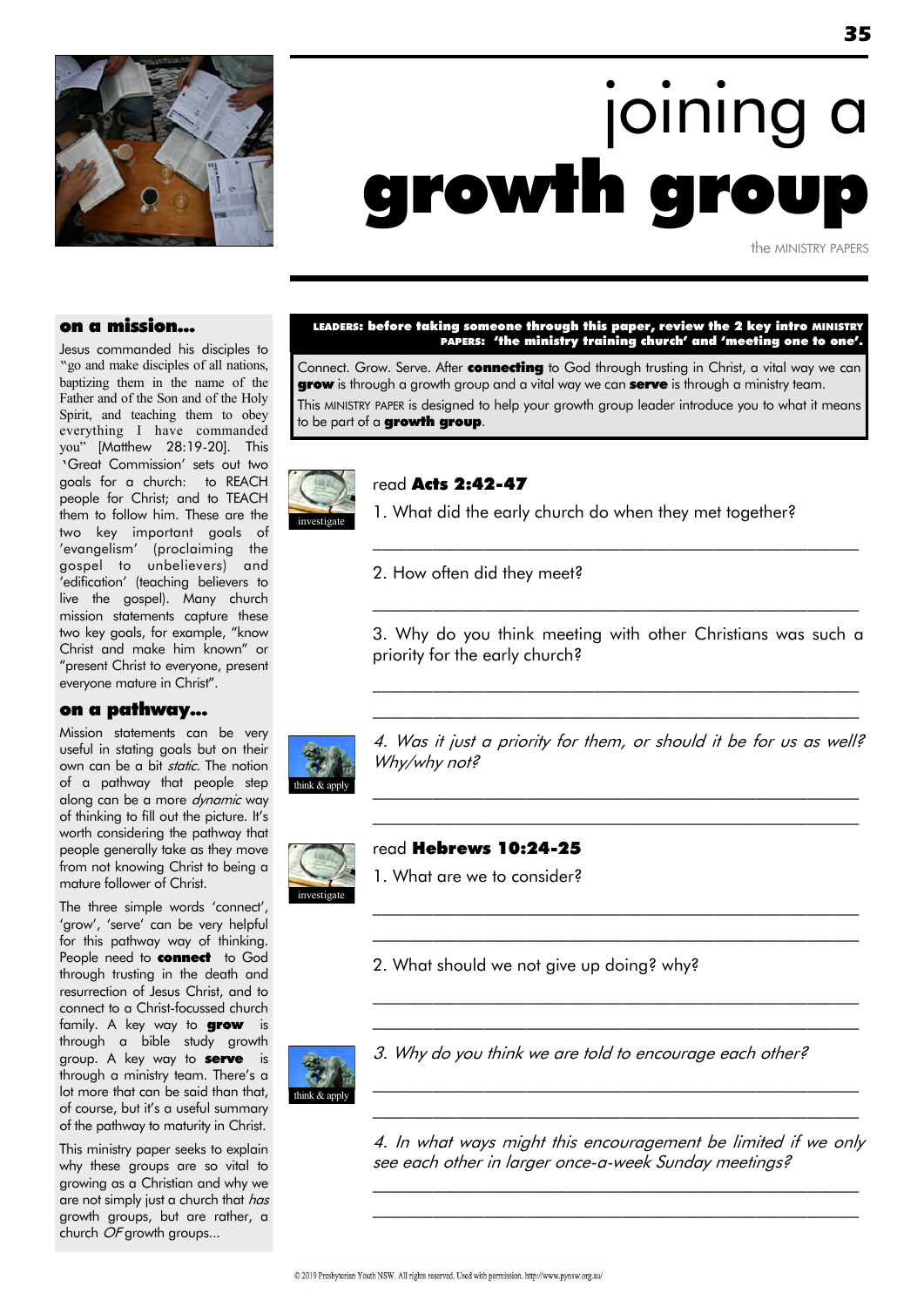## sunday church

Clearly, whatever we do in our large weekly meeting on Sunday, it is not the all-in-all of church life. It's important, but doesn't stand alone. Indeed, the idea of a church meeting just once a week isn't a biblical one. We don't stop being a church family when Monday comes! Rather, what we do in our large weekly meeting should help us live out our identity as a church on Monday, Tuesday … right through the week. We need to see our sunday meeting not as the sum total of church life, but as a kind of 'platform' for our ongoing life together as a church family.



#### read Ephesians 4:1-16

1. What picture is given here of life as a church family?

 $\mathcal{L}_\text{max}$  and the contract of the contract of the contract of the contract of the contract of the contract of  $\mathcal{L}_\text{max}$  and the contract of the contract of the contract of the contract of the contract of the contract of

 $\mathcal{L}_\text{max}$  and the contract of the contract of the contract of the contract of the contract of the contract of \_\_\_\_\_\_\_\_\_\_\_\_\_\_\_\_\_\_\_\_\_\_\_\_\_\_\_\_\_\_\_\_\_\_\_\_\_\_\_\_\_\_\_\_\_\_\_\_\_\_\_\_\_\_\_\_\_

\_\_\_\_\_\_\_\_\_\_\_\_\_\_\_\_\_\_\_\_\_\_\_\_\_\_\_\_\_\_\_\_\_\_\_\_\_\_\_\_\_\_\_\_\_\_\_\_\_\_\_\_\_\_\_\_\_ \_\_\_\_\_\_\_\_\_\_\_\_\_\_\_\_\_\_\_\_\_\_\_\_\_\_\_\_\_\_\_\_\_\_\_\_\_\_\_\_\_\_\_\_\_\_\_\_\_\_\_\_\_\_\_\_\_

\_\_\_\_\_\_\_\_\_\_\_\_\_\_\_\_\_\_\_\_\_\_\_\_\_\_\_\_\_\_\_\_\_\_\_\_\_\_\_\_\_\_\_\_\_\_\_\_\_\_\_\_\_\_\_\_\_  $\mathcal{L}_\text{max}$  and the contract of the contract of the contract of the contract of the contract of the contract of

 $\mathcal{L}_\text{max}$  and the contract of the contract of the contract of the contract of the contract of the contract of  $\mathcal{L}_\text{max}$  and the contract of the contract of the contract of the contract of the contract of the contract of

2. What is the *reason* we are to be like this (verse 1)?

3. What is our *goal* as a church family (verse 13)?

4. What is the role of pastors/teachers (verse 11-12)?

5. What is the role of everyone (verse 12-16)?



6. In what way does this passage help us to see the importance of Bible teaching in our church life?

\_\_\_\_\_\_\_\_\_\_\_\_\_\_\_\_\_\_\_\_\_\_\_\_\_\_\_\_\_\_\_\_\_\_\_\_\_\_\_\_\_\_\_\_\_\_\_\_\_\_\_\_\_\_\_\_\_  $\mathcal{L}_\text{max}$  and the contract of the contract of the contract of the contract of the contract of the contract of

7. This Bible teaching is to equip all God's people for "works of service'. What does this mean for church life?

 $\mathcal{L}_\text{max}$  and the contract of the contract of the contract of the contract of the contract of the contract of  $\mathcal{L}_\text{max}$  and the contract of the contract of the contract of the contract of the contract of the contract of



#### who ministers?

There is an important lesson from Ephesians 4 for us to learn...

#### we are ALL ministers!

So, we need to be clear about the role of pastors/teachers in our church family. Their role is not to replace the ministry of the people of God, but to *enable* it. The role of full-time ministers is to bring out the ministry of everyone else. Through bible teaching, training and modeling, all God"s people must be equipped to serve.

So, we also need to be clear about the role of all God"s people in our church family. We all have 'works of service' to do. We all have "truth in love" to speak. We all have a part to play. We all have a ministry. The Bible teaching we receive is not an end in itself, but is to equip us for service of others.

Unfortunately, an unbiblical idea emerged in the history of the church. It is the idea of "clergy" and "laity". In this model of church there are clergy (who do ministry) and laity (who receive ministry). But it's not the model we see in Ephesians 4 is it?



### which model of church?

which of the following models of church is most biblical? which should we follow?

| model                 | mindset                          | role of<br>minister(s)                      | role of<br>congregation          | impact                              |
|-----------------------|----------------------------------|---------------------------------------------|----------------------------------|-------------------------------------|
| <b>MAINTENANCE</b>    | 'keep things going'              | change nothing                              | receive ministry                 | things do change!<br>(they decline) |
| <b>MINISTRY</b>       | 'we need to grow"                | ministers to<br>everyone they can           | $passive -$<br>watching ministry | sometimes some<br>growth            |
| <b>MULTIPLICATION</b> | "we have a mission"<br>together" | teaching, training,<br>equipping, modelling | all involved in<br>ministry      | true growth<br>(Eph 4:16)           |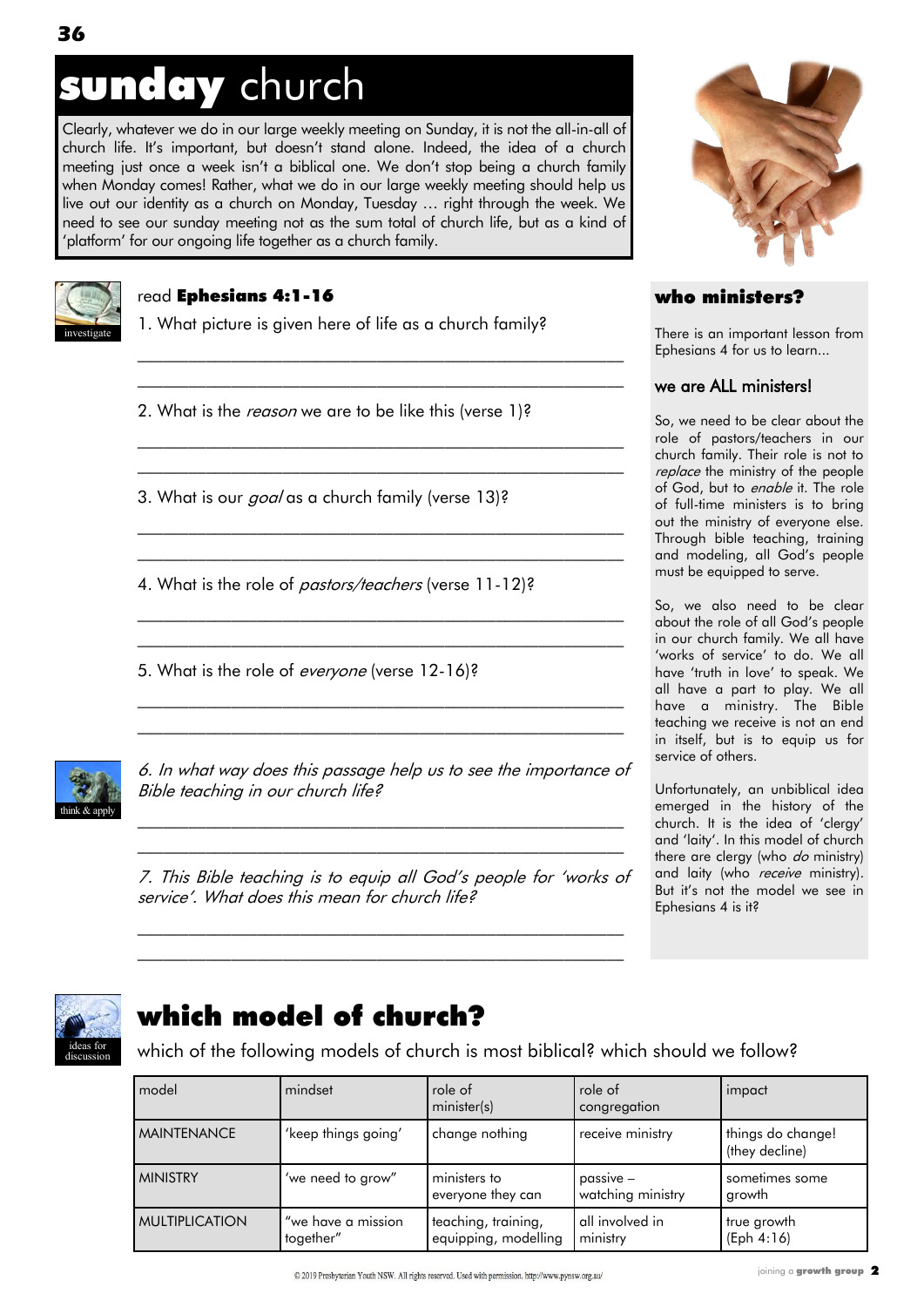

#### how many people can you care for?...

Two people? Three? As many as five? Definitely not more than six!...

This Ephesians 4 picture of a church body is clear: everyone is to be supported. However, something else is also clear: while every part is to be supported, no single part can do this alone. There is a limit to how many people one person can truly care for.

What we are learning here are the principles of "SPAN OF CARE" It"s the idea that:

#### everyone is cared for

#### no-one cares for too many people

Of course, lots of care happens through relationships in our church family outside of growth groups. Indeed, as we learn to speak the truth in love in our groups, this kind of godly relating should "spill over" into all sorts of relationships in the church.

A structure of growth groups, gives us great opportunities to develop these attitudes and skills. Not only that, without this structure, some people are inevitably "lost" in the big group. This is especially true of newcomers and those who don"t form relationships easily. Being a church of growth groups helps ensure meeting the 1st principle: everyone is cared for.

Being a church of growth groups also acknowledges the 2nd principle: that no one person can care for too many people. This means that groups must not grow too large (but seed new groups as they grow). It also means that group leaders must be supported/ assisted in their role.

The back page discusses what it will mean to be a church of growth groups, a church where no-one stands alone.

# a church of growth grou

If the Sunday meeting is the foundation of our life as a church family, our growth groups are the building blocks. The Sunday meeting plays an essential foundational role as we learn together from God"s Word. But it provides limited opportunity for the kind of prayer, fellowship and sharing of meals together pictured in Acts 2. And in terms of what we've seen in Ephesians 4, something more is needed for us to all carry out our ministry of "speaking the truth in love" together (verse 15). Let"s look at Ephesians 4 again and think about how being a church of growth groups might answer its call...



#### look again at Ephesians 4:11-16

1. What danger is always around us (verse 14)?

2. How can we avoid this danger (verse 15)?

3. What positive things will then result instead (verses 15-16)?

\_\_\_\_\_\_\_\_\_\_\_\_\_\_\_\_\_\_\_\_\_\_\_\_\_\_\_\_\_\_\_\_\_\_\_\_\_\_\_\_\_\_\_\_\_\_\_\_\_\_\_\_\_\_\_\_\_ \_\_\_\_\_\_\_\_\_\_\_\_\_\_\_\_\_\_\_\_\_\_\_\_\_\_\_\_\_\_\_\_\_\_\_\_\_\_\_\_\_\_\_\_\_\_\_\_\_\_\_\_\_\_\_\_\_

\_\_\_\_\_\_\_\_\_\_\_\_\_\_\_\_\_\_\_\_\_\_\_\_\_\_\_\_\_\_\_\_\_\_\_\_\_\_\_\_\_\_\_\_\_\_\_\_\_\_\_\_\_\_\_\_\_ \_\_\_\_\_\_\_\_\_\_\_\_\_\_\_\_\_\_\_\_\_\_\_\_\_\_\_\_\_\_\_\_\_\_\_\_\_\_\_\_\_\_\_\_\_\_\_\_\_\_\_\_\_\_\_\_\_

 $\mathcal{L}_\text{max}$  and the contract of the contract of the contract of the contract of the contract of the contract of  $\mathcal{L}_\text{max}$  and the contract of the contract of the contract of the contract of the contract of the contract of



4. Doing bible studies together is only the beginning of group life. How can we build on this?

 $\mathcal{L}_\text{max}$  and the contract of the contract of the contract of the contract of the contract of the contract of  $\mathcal{L}_\text{max}$  and the contract of the contract of the contract of the contract of the contract of the contract of  $\mathcal{L}_\text{max}$  and the contract of the contract of the contract of the contract of the contract of the contract of

5. What will it mean for us to 'speak the truth in love" to each other in our group?

6. The whole body is built up in love 'as each part does its work" . What part do you (will you) play in your group?

 $\mathcal{L}_\text{max}$  and the contract of the contract of the contract of the contract of the contract of the contract of  $\mathcal{L}_\text{max}$  and the contract of the contract of the contract of the contract of the contract of the contract of  $\mathcal{L}_\text{max}$  and the contract of the contract of the contract of the contract of the contract of the contract of

 $\mathcal{L}_\text{max}$  and the contract of the contract of the contract of the contract of the contract of the contract of  $\mathcal{L}_\text{max}$  and the contract of the contract of the contract of the contract of the contract of the contract of  $\mathcal{L}_\text{max}$  and the contract of the contract of the contract of the contract of the contract of the contract of



ideas for discussion

### which model of growth group?

which is the biblical model for a growth group? why?

| truth without love | Know the answers to the questions<br>Be right                                                                          |  |
|--------------------|------------------------------------------------------------------------------------------------------------------------|--|
|                    | Focus on information alone                                                                                             |  |
| love without truth | Know the answers to personal problems<br>Be real<br>Focus on feelings alone                                            |  |
| truth in love      | Know the truth about God and me<br>Be honest with God and each other<br>Focus on transformation - becoming like Christ |  |